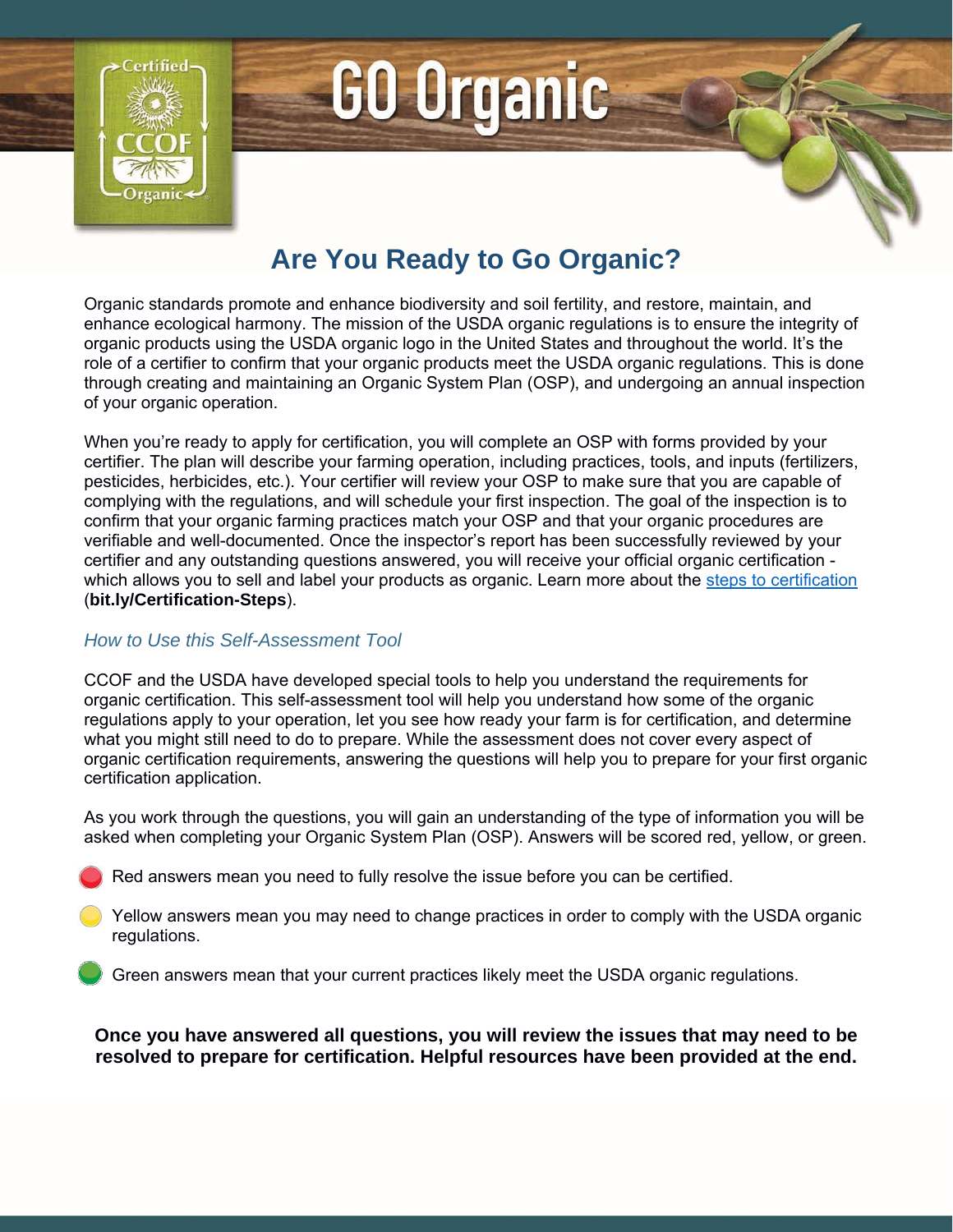# Table of Contents

## Common Terms

The following terms are commonly used in organic farming systems and referenced throughout the selfassessment.

- **buffer**: a physical barrier that helps prevent non-organic products or residue from entering your organic land. A buffer might consist of a ditch that prevents water from flowing onto your land, a windbreak or hedgerow that protects your crop from airborne chemicals, or enough space to ensure that the crop doesn't unintentionally come into contact with prohibited substances.
- **commercially available**: availability of organic supplies in a quantity that is sustainable for production. Organic regulations require the use of certified organic seeds and planting stock, including annual starts. In some cases, non-certified seed may be used if equivalent organic varieties are not commercially available as long as the conventionally-grown seed is not genetically modified or treated with prohibited materials.
- **contamination/commingling**: when non-organic products or residue from those products comes into contact with organic products and affect the organic integrity
- **drift**: water- or airborne movement of pesticides from non-organic land onto organic land. Contributes to contamination of final organic products.
- **grower certification**: to be certified, organic land must be free of prohibited fertilizers, pesticides, and herbicides for at least three years. Production practices on organic farms must maintain or improve the natural resources of the operation, including soil and water quality. The source of seeds and starts and planting, harvest, and sales activities must meet organic regulations.
- **handler certification**: handler certification is for products and operations that produce or handle organic products. Certification for processed or packaged products requires that both the ingredients in the products and the facility within which they are processed, packaged, and/or labeled be certified. Facilities must ensure that their practices include no commingling or crosscontamination with any conventional products or prohibited materials.
- **inputs/materials**: fertilizers, pesticides, and herbicides
- **livestock certification**: certification for livestock includes the land which animals have access to or graze on, the management practices for the animals, and the animals themselves. All grazing land and other accessible land where animals will be located must be free of prohibited fertilizers, pesticides, or herbicides for at least three years. Cows, sheep, pigs, and other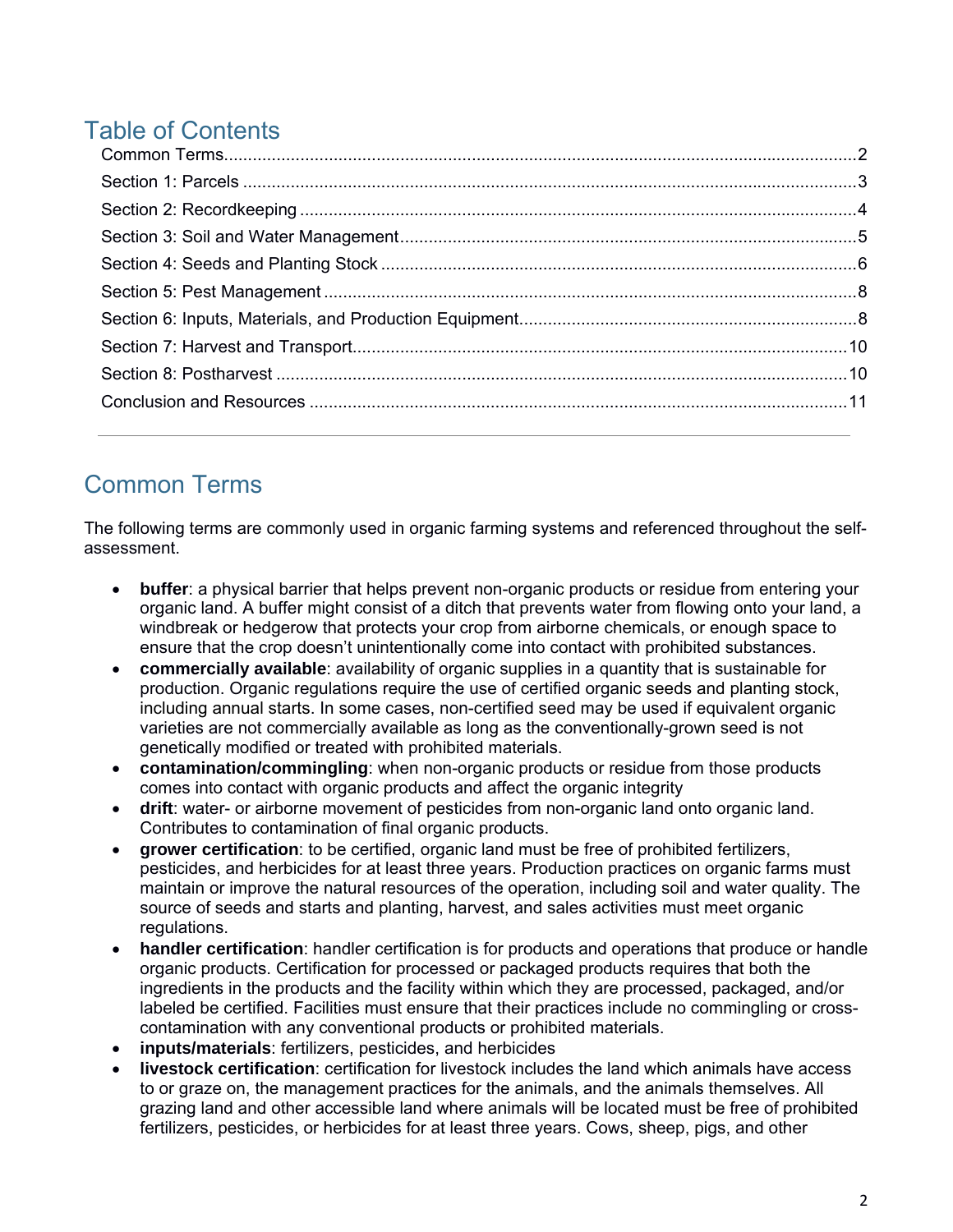mammals must have been managed organically from the last third of gestation. Poultry must be managed organically from the second day of life. Animals can only be fed certified organic feed, and, yes, this includes certified pasture too. Antibiotics are prohibited and only approved medicines can be used.

- **natural/non-synthetic material**: certain substance such as mined minerals, non-synthetic vinegar, and hydrogen peroxide which may be approved by your certifier for use when preventative measures fail.
- **Organic System Plan (OSP)**: a plan specific to your operation that describes your farming practices, tools, and inputs (fertilizers, pesticides, herbicides, etc.) You prepare your OSP when you complete the certifier's application for certification.
- **pest management**: organic farmers must control pests such as insects, diseases, and weeds using preventative practices like crop rotation, nutrient management and other cultural methods, as well as, cultural and mechanical/physical controls
- **prohibited substances or materials**: materials including fertilizers, pesticides, and herbicides that are not specifically approved for organic production
- **three-year transition or transition**: for land to be certified organic, it must be free of any prohibited materials for at least three years prior to applying for certification

# Section 1: Parcels

If you farm fields that are not next to each other, or have areas that will be eligible for certification at different times, **complete this section for each parcel**.

### *Land History*

For your land to be certified, it must have been free of all prohibited materials–materials including fertilizers, pesticides, and herbicides that are not specifically approved for organic production–for at least three years. (See section 6 for more information on allowed and prohibited materials). At any point during the three-year transition, you can enroll in a certification program. In the application, you will need to provide information on how the land was managed during those three years.

In addition to the three-year land history, you will also provide information about your farm, including:

- A map showing the features and physical characteristics of the farm and the surrounding area,
- Information on how the land next to your growing areas is being used,
- The acreage of each crop you grow, and
- Whether you are growing only organic crops, or both organic and non-organic.

#### **I've managed the land for at least three years so I can provide complete land history.**

 $\square$  Yes  $\bullet$  (Green)  $\square$  No  $\bullet$  (Yellow)  $\square$  Doesn't apply

**Although I haven't managed the land for three years, I know the complete land history or I know how to obtain it.**

 $\Box$  Yes • (Green)  $\Box$  No • (Red)  $\Box$  Doesn't apply

#### *Prohibited Materials*

#### **I have knowledge about the date of the last application of prohibited materials.**

 $\square$  Yes • (Green)  $\square$  No • (Yellow)  $\square$  Doesn't apply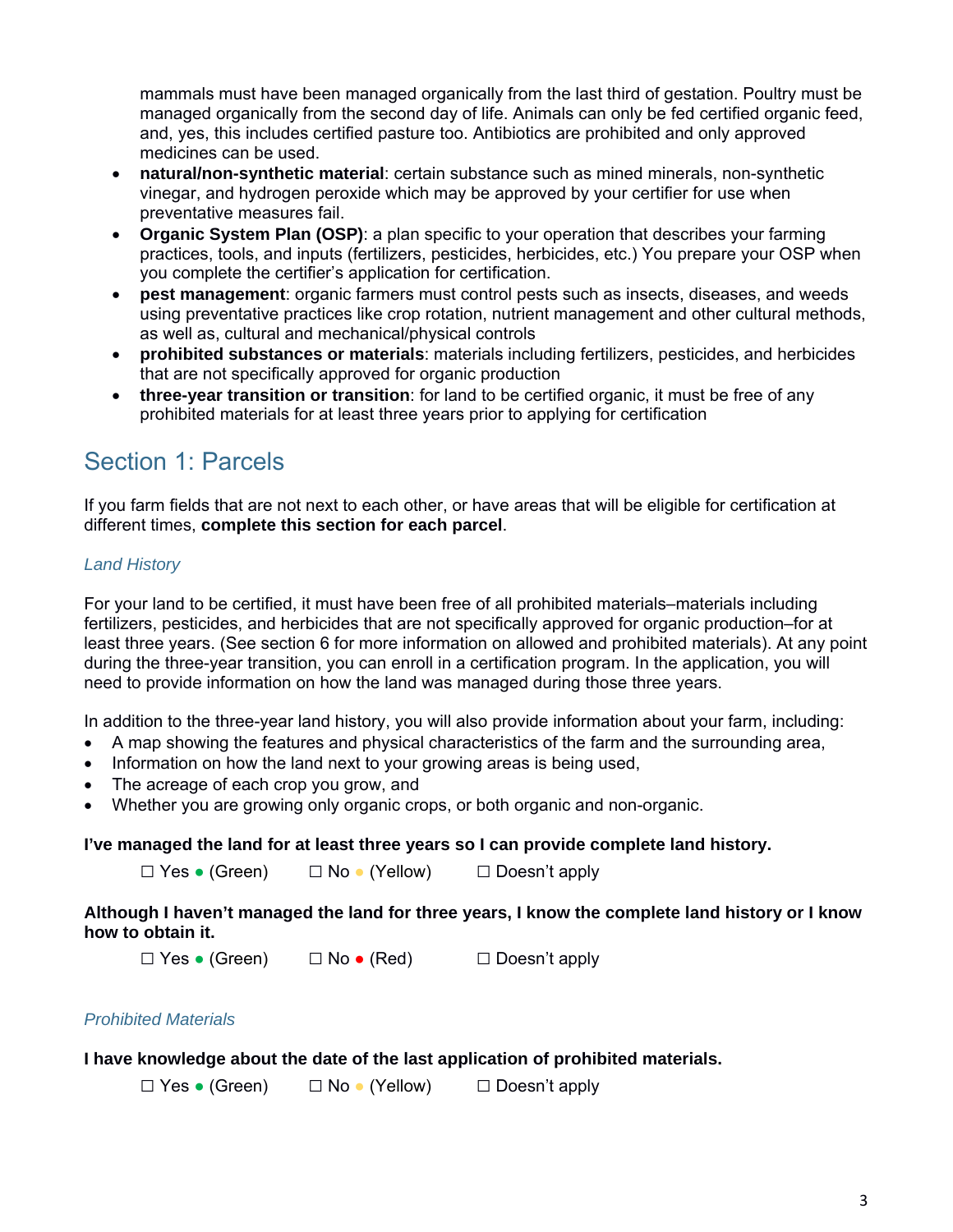**I know how to get information about the date of the last prohibited material application from the previous owner/manager.**

 $\square$  Yes • (Green)  $\square$  No • (Red)  $\square$  Doesn't apply

#### *Boundaries and Buffers*

To the best of your ability, you must protect your organic land and crops from the unintended "drift" (water- or airborne movement of pesticides) of prohibited substances from adjacent land. If there is high risk for these materials to flow or drift onto your land, a buffer may be required. A buffer might consist of a ditch that prevents water from flowing onto your land, a windbreak or hedgerow that protects your crop from chemicals drift, or enough space to ensure that the crop doesn't unintentionally come into contact with prohibited substances. Some farmers plant crops in the buffer areas and sell them as nonorganic. Understanding the activities from neighboring land is the first step to determine what will be required (if anything) to protect your crops.

**On the land surrounding my parcel, there is no farming or other activities that could result in drift of prohibited substances onto my land or crops.**

 $\square$  Yes  $\bullet$  (Green)  $\square$  No  $\bullet$  (Yellow)  $\square$  Doesn't apply

**On the land surrounding my parcel, there is non-organic farming (or other activities), but the boundaries are sufficient to prevent drift of prohibited substances onto my land or crops.**

 $\square$  Yes • (Green)  $\square$  No • (Yellow)  $\square$  Doesn't apply

#### *Reducing Drift Risk*

#### **I can manage the borders of my land in a way that minimizes risk from drift.**

| $\Box$ Yes • (Green) | $\Box$ No $\bullet$ (Yellow) | $\Box$ Doesn't apply |
|----------------------|------------------------------|----------------------|
|                      |                              |                      |

**I can work with my neighbors to minimize the risk of drift**.

 $\Box$  Yes • (Green)  $\Box$  No • (Yellow)  $\Box$  Doesn't apply

## Section 2: Recordkeeping

Good recordkeeping is the backbone of a certified organic operation and will help you stay on track! You'll need to record various aspects of your farming process—from seed purchases through production practices and sales. Your records will be reviewed when the inspector visits your farm and must be kept for five years. Records should be tailored to your farm and can come in just about any form as long as they clearly track your production. Keep it as simple as possible so that you can implement consistent habits. Information about recordkeeping and sample recordkeeping forms are available on the ATTRA Sustainable Agriculture website (**bit.ly/ATTRA-PDF**) and the CCOF website (**bit.ly/CCOF-Tools**).

Some of the records you will need to keep include:

- Purchase records for inputs (fertilizers, pesticides, and herbicides), seeds, and planting stock,
- Application records documenting when and where you applied inputs to your crops,
- Planting and harvest records, including the amount harvested,
- Records of how you handle crops once they leave the field, and
- Sales records detailing where your crop was sold, quantity, and dollar amount.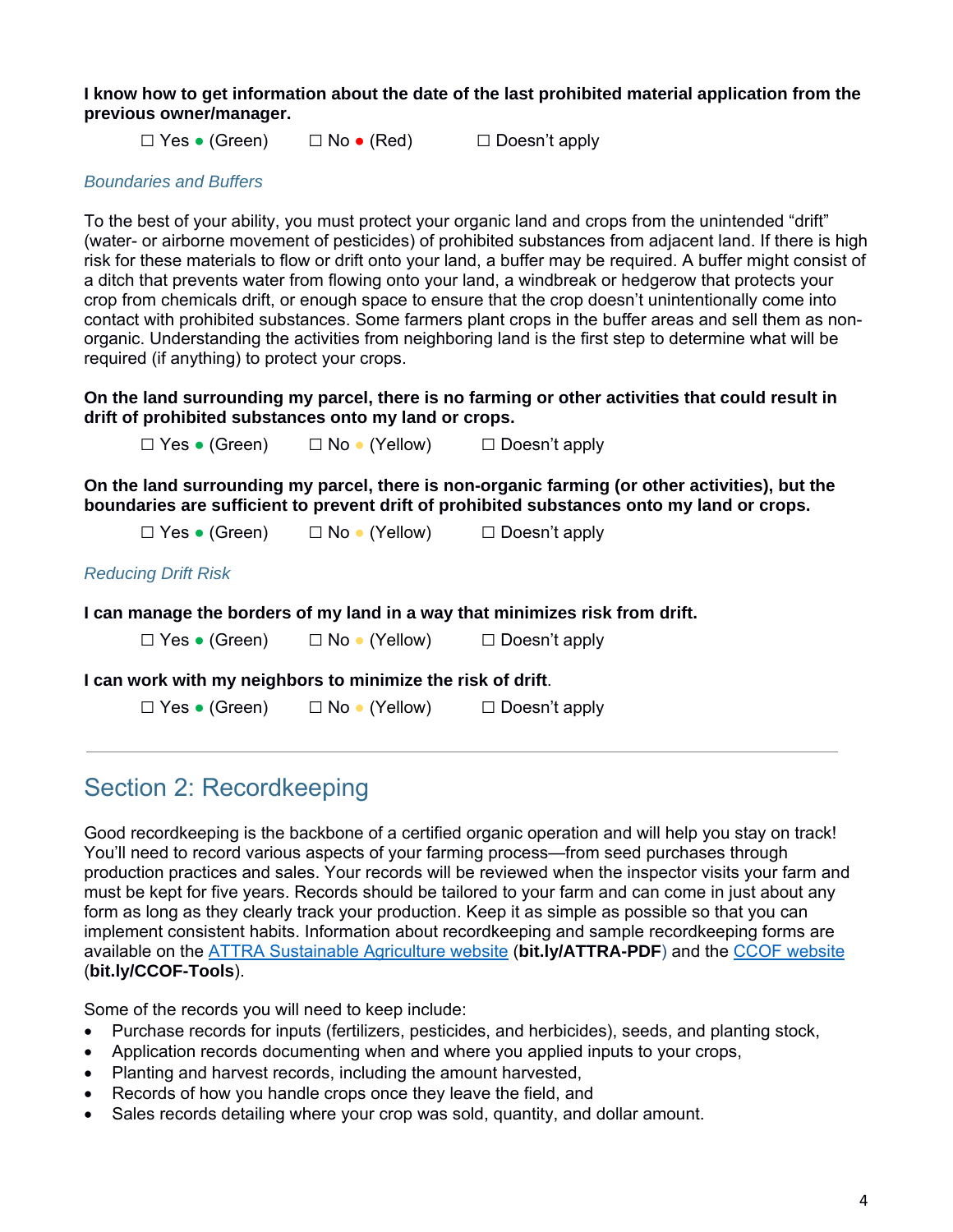#### *Required Records*

#### **I have a system for tracking the fertilizers, pesticides, and herbicides (materials) I purchase.**

 $\Box$  Yes • (Green)  $\Box$  No • (Yellow)  $\Box$  Doesn't apply (If you grow certified organic and non-organic crops, records must distinguish between materials used.)

**I have a system for tracking the date, rate, and location for each material application.**

 $\Box$  Yes  $\bullet$  (Green)  $\Box$  No  $\bullet$  (Yellow)  $\Box$  Doesn't apply

**I have a system for tracking purchases of seeds and planting stock, including certified organic transplant starts.** 

 $\square$  Yes  $\bullet$  (Green)  $\square$  No  $\bullet$  (Yellow)  $\square$  Doesn't apply

#### **I can track my crops from the time I plant the seeds through harvest, shipping, and sales.**

 $\square$  Yes • (Green)  $\square$  No • (Yellow)  $\square$  Doesn't apply (If you sell both organic and non-organic products, harvest, shipping, and sales records must

distinguish between organic and non-organic products.)

#### **I sell at farmers' markets and can track what I take to market and how much I bring back unsold.**

 $\Box$  Yes • (Green)  $\Box$  No • (Yellow)  $\Box$  Doesn't apply

## Section 3: Soil and Water Management

#### *Soil Management*

Soil fertility is the heart of organic crop production. Organic farming practices improve soil quality, fertility, and increase crop yields. Organic certification requires you to manage soil in a way that maintains or improves physical, chemical, and biological conditions and minimizes soil erosion. While you don't need to use every available fertility strategy, you must use practices that maintain or improve your soil.

The following are examples of practices that help manage the fertility of your soil (among other benefits).

- Crop rotation
- Cover cropping
- Incorporating crop residue
- Using compost and/or manure
- Applying mined minerals and amendments

#### **I follow a fertility plan that maintains and improves the soil.**

 $\Box$  Yes • (Green)  $\Box$  No • (Yellow)  $\Box$  Doesn't apply

Monitoring your soil is essential for assessing the effectiveness of your soil management program. How often you monitor your soil depends on need and circumstances. The following are examples of monitoring practices you can use:

- Observing the soil condition
- Observing crop performance
- Comparing crop yields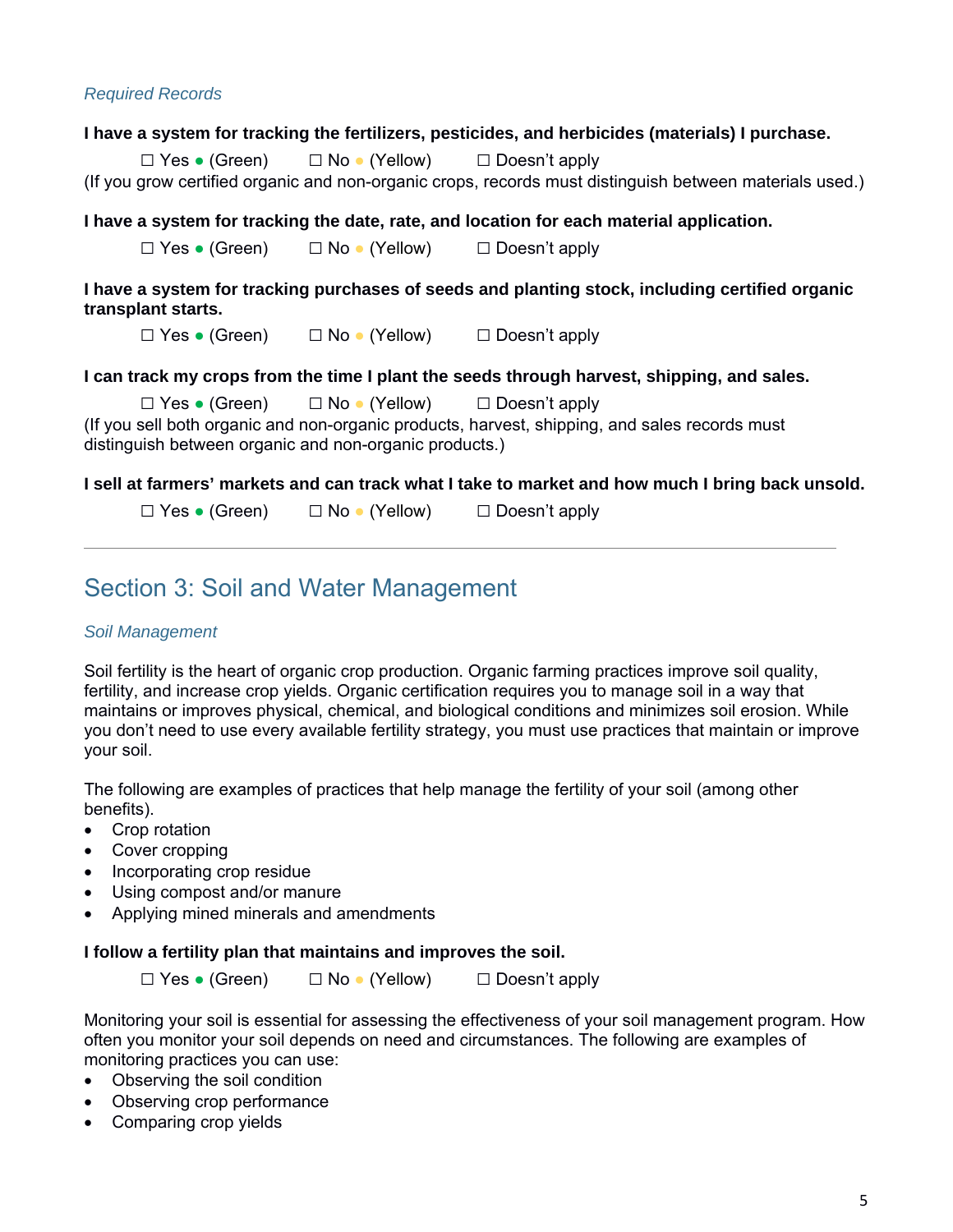Soil analysis

#### **I have monitoring practices that track the effectiveness of my soil management.**

 $\Box$  Yes  $\bullet$  (Green)  $\Box$  No  $\bullet$  (Yellow)  $\Box$  Doesn't apply

Preventing erosion is important for both soil health and maintaining the natural resources on your farm. These practices can be used in areas where there might be erosion problems:

- Planting cover crops on empty or fallow land
- Planting permanent cover crops on roadways/pathways
- Using conservation (minimum) tillage practices
- Strip cropping by alternating different crops in rows to minimize erosion
- Contour farming or terracing by tilling the land along lines of consistent elevation to reduce soil loss

#### **I use farming practices that minimize erosion.**

 $\Box$  Yes  $\bullet$  (Green)  $\Box$  No  $\bullet$  (Yellow)  $\Box$  Doesn't apply

#### *Water Management*

Water is the lifeblood of your crops and the land on which they grow. If you use shared irrigation sources or equipment, you will need ways to prevent prohibited materials from entering your organic crop land. If you use an on-site well you may want to test the water to find out if there are any sources of contamination. If you use municipal water there are typically no additional steps needed to ensure the compliance of your water sources. Your certifier will review this as part of your Organic System Plan (OSP).

#### **I irrigate my crops from a private water source.**

 $\Box$  Yes • (Green)  $\Box$  No • (Yellow)  $\Box$  Doesn't apply

**I share my water source with other users (includes well, irrigation canal, river, stream, or lake) and take measures to prevent contamination for prohibited substances.** 

 $\Box$  Yes  $\bullet$  (Green)  $\Box$  No  $\bullet$  (Yellow)  $\Box$  Doesn't apply

**I am aware of contamination risks to my water source and take active measures to prevent water containing prohibited substances from contacting organic crops and land.** 

 $\Box$  Yes • (Green)  $\Box$  No • (Red)  $\Box$  Doesn't apply

## Section 4: Seeds and Planting Stock

There are specific requirements for seeds, annual seedlings, and other planting stock in the USDA organic regulations. This section is grouped by the type of materials and includes a simple description of the requirement for each type and questions to help you understand if you are meeting those requirements.

#### *Seeds*

Seed must be certified organic, however non-certified seed may be used if equivalent organic varieties are not available in a quantity that meets the production need. In this case, the conventionally-grown seed used cannot be genetically modified or treated with prohibited materials. You will be required to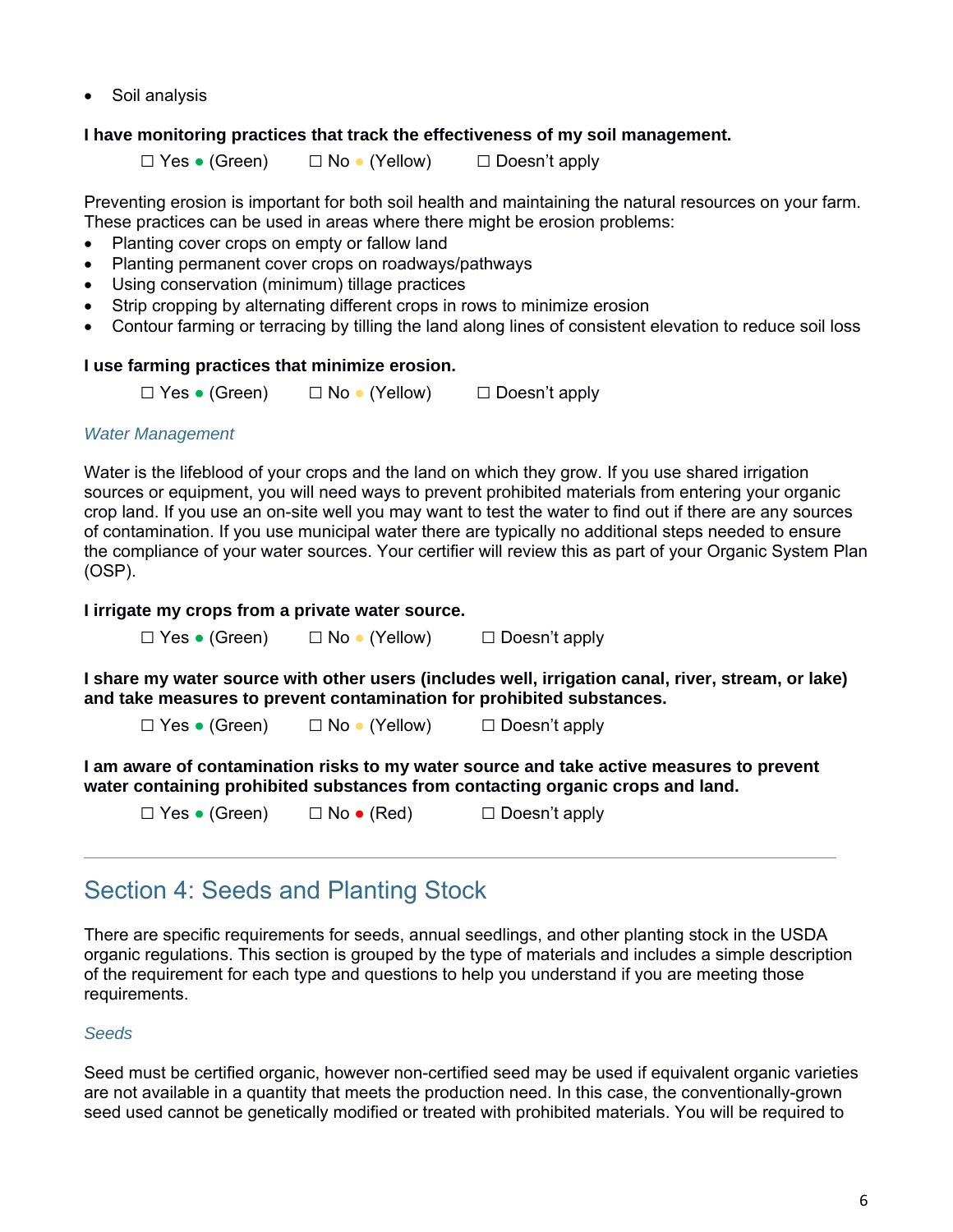show that you actively search for suitable organic seed and keep records of that search. Seed used for edible sprouts must be certified organic.

#### **I grow crops (including cover crops) from all organic seed**.

 $\Box$  Yes • (Green)  $\Box$  No • (Yellow)  $\Box$  Doesn't apply

#### **I actively search for organic seeds and have a record of those searches**.

 $\Box$  Yes  $\bullet$  (Green)  $\Box$  No  $\bullet$  (Yellow)  $\Box$  Doesn't apply

**I have records to show that non-organic seeds I use are not treated with prohibited materials**.

 $\Box$  Yes • (Green)  $\Box$  No • (Yellow)  $\Box$  Doesn't apply

#### *Annual Seedlings*

Annual seedlings and transplants that you buy must be certified organic. You can grow your own seedlings as long as they are grown according to organic requirements and are included as one of your crops in your certification.

#### **I buy certified organic seedlings.**

 $\Box$  Yes • (Green)  $\Box$  No • (Red)  $\Box$  Doesn't apply

#### **I grow crops from my own annual seedlings, following the USDA organic regulations**.

 $\Box$  Yes • (Green)  $\Box$  No • (Yellow)  $\Box$  Doesn't apply

*Perennial Planting Stock (trees, vines, etc.)* 

You can use non-certified perennial planting stock to produce organic crops if an equivalent organic variety is not available in a quantity that meets the production need. If you are growing trees or other perennials plants to sell (such as in a plant nursery) you must manage the non-organic planting stock organically for a year before it can be labeled or sold as certified organic.

#### **I source organic planting stock whenever it is available**.

 $\Box$  Yes • (Green)  $\Box$  No • (Yellow)  $\Box$  Doesn't apply

**I have records to show the non-organic planting stock has been managed organically for at least one year before I sell or label the plants as organic**.

 $\Box$  Yes • (Green)  $\Box$  No • (Yellow)  $\Box$  Doesn't apply

#### *Other Planting Stock*

The conditions for using other types of planting stock (such as rhizomes, shoots, tubers, cuttings or roots including strawberry crowns, raspberry canes, potato eyes) are the same as those for perennial planting stock.

**I use planting stock such as rhizomes, shoots, tubers, cuttings, or roots and source organic planting stock whenever it is available**.

 $\square$  Yes  $\bullet$  (Green)  $\square$  No  $\bullet$  (Yellow)  $\square$  Doesn't apply

**I use planting stock such as rhizomes, shoots, tubers, cuttings, or roots and have records to show the non-organic planting stock I use meets the USDA organic regulations**.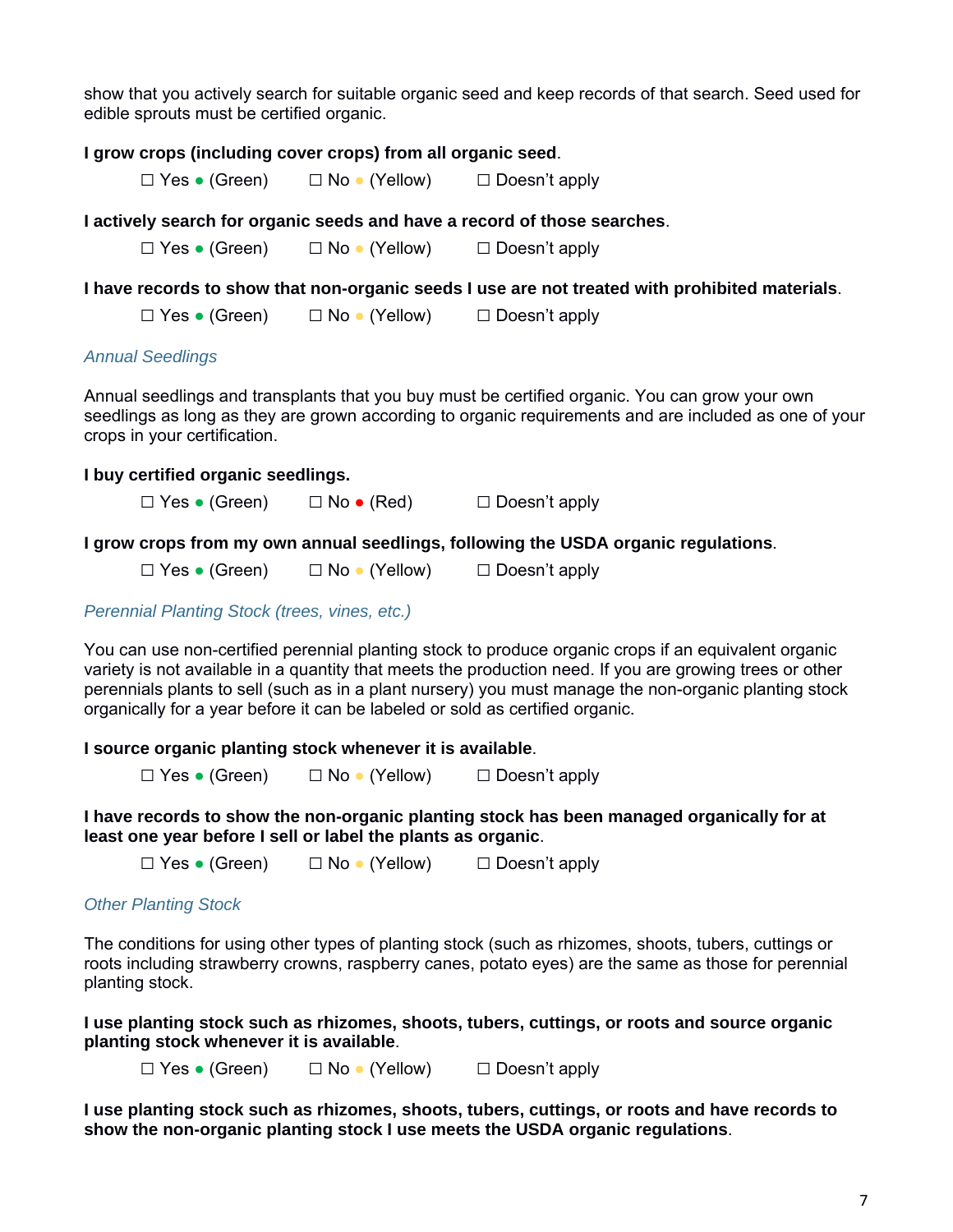## Section 5: Pest Management

Organic farmers must control pests such as insects, diseases, and weeds using preventative practices like crop rotation, nutrient management and other cultural methods, as well as, cultural and mechanical/physical controls (see bulleted list below).

On the occasions when preventative cultural, mechanical/physical methods fail to control pests, you may use one of the natural, non-synthetic materials which are allowed in cases where preventative measures have failed. If the natural, non-synthetic materials also fail there are synthetic materials that are specifically allowed and are included on the National List of Allowed and Prohibited Materials of the USDA organic regulations (**bit.ly/Cert-Manual**). Pest control problems should be documented in your Organic System Plan (OSP). Be prepared to demonstrate to your inspector that you have used preventative cultural and mechanical/physical practices before resorting to any chemical methods.

Some ways to prevent pest problems include:

- Farming methods such as crop rotation, strip cropping, planting mixed and beneficial species, and cover cropping.
- Cultural practices such as crop selection, timing of planting, clearing debris, removing disease vectors and weed seed sources, crop nutrient management, water management, mowing, plowing, or mulching, and site-specific irrigation (drip, furrow, etc.)
- Mechanical/physical methods such as traps for rodents, netting for birds, or mulch for weed management.

#### **I know what kinds of pests I am likely to encounter and how I will address them.**

 $\Box$  Yes • (Green)  $\Box$  No • (Yellow)  $\Box$  Doesn't apply

**I am already using preventative cultural or mechanical/physical methods of pest management**.

 $\square$  Yes  $\bullet$  (Green)  $\square$  No  $\bullet$  (Yellow)  $\square$  Doesn't apply

#### **I currently don't rely on chemical controls**.

 $\Box$  Yes • (Green)  $\Box$  No • (Yellow)  $\Box$  Doesn't apply

## Section 6: Inputs, Materials, and Production Equipment

#### *Inputs and Materials*

Organic farmers can only use fertilizers, pesticides, and herbicides that are specifically allowed for organic crop production. All products and materials—including compost and mined minerals—must be approved for your use by your certifier. Treated wood that contacts soil or crops is prohibited for use (fence posts outside of the production area are likely fine).

Two organizations, the Organic Materials Review Institute (OMRI, **www.omri.org**) and the Washington State Department of Agriculture (WSDA, **bit.ly/WSDA-Materials**) publish brand name lists of materials compliant to the USDA organic regulations and allowed for use by organic farmers. Most certifiers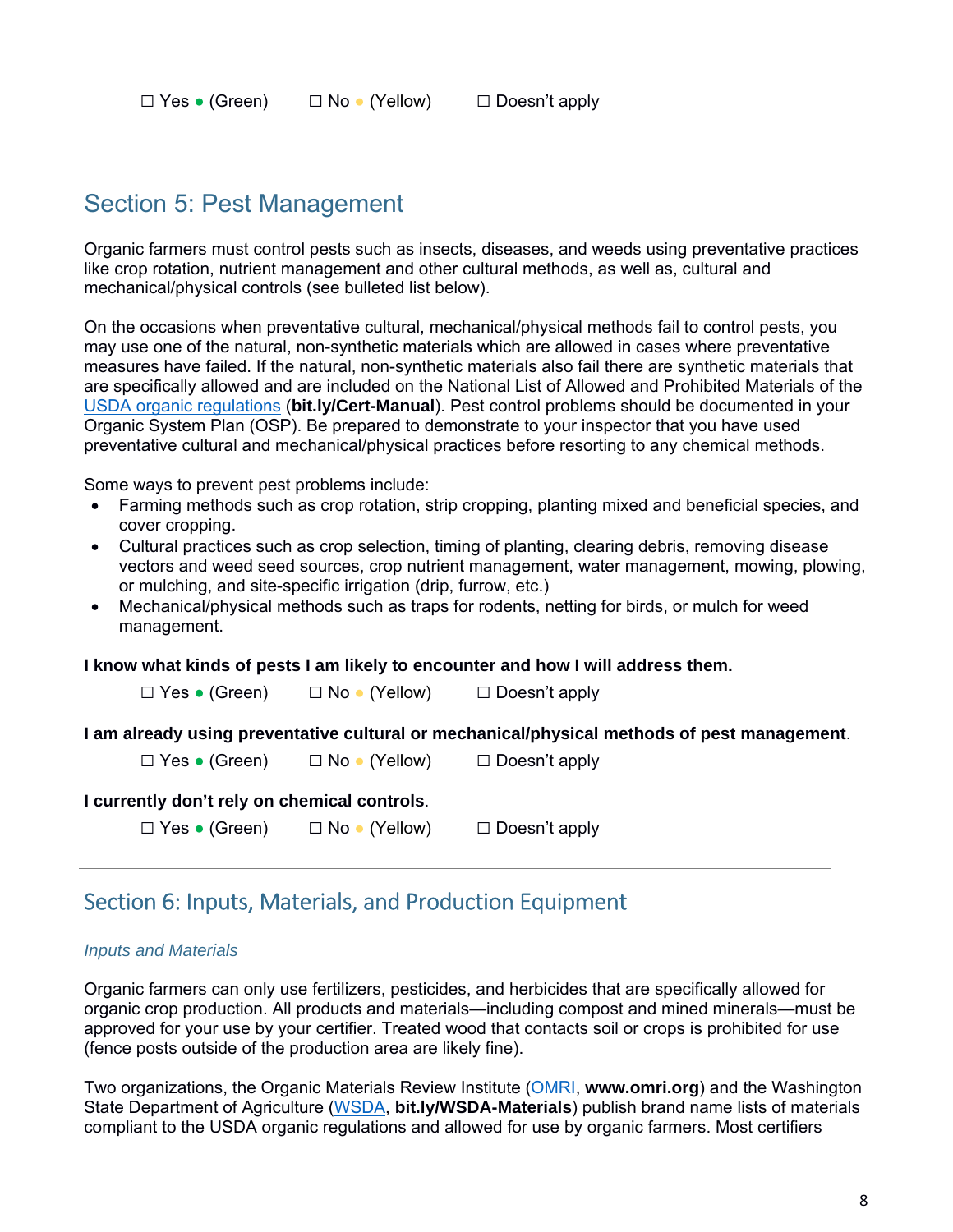accept products that are OMRI and WSDA listed for use by the farmers they certify. These are two of the best resources to use while transitioning your farm.

There are acceptable products and materials that do not have OMRI and WSDA review. For example, if you make your own compost tea or buy from a local manufacturer, your certifier can review the product and determine if it is allowed. Once you find a product by one of these methods, add it to your Organic System Plan (OSP) and have it officially approved for your use.

It is crucial during your transition and throughout your certification, to research materials and make sure they are allowed before you use them. If you use a prohibited substance you will have to wait three years from that date before you can certify your land. If you use a non-allowed substance on a greenhouse crop or those grown in a container you will not be able to sell the crops as organic.

#### **I use input materials (including compost/manure, herbicides, and other pesticides) and always make sure that they are allowed for organic production before I use them.**

 $\square$  Yes • (Green)  $\square$  No • (Red)  $\square$  Doesn't apply

#### *Treated Wood*

You cannot use lumber treated with arsenate or other prohibited materials for new installations or replacement purposes when it will come in contact with soil, plants, or livestock. You may use treated lumber on parts of your property that are not included in your certification or in areas where the lumber will not contact soil, plants, or livestock. If you have treated lumber on your land when you apply for organic certification you will include that information in your Organic System Plan (OSP).

#### **I have existing treated wood in my growing areas and I don't plan on using it for further installations**.

 $\Box$  Yes • (Green)  $\Box$  No • (Yellow)  $\Box$  Doesn't apply

#### *Production Equipment*

If you use production equipment (sprayers, tractors, combines, etc.) that is also used on non-organic land or crops (or hire custom equipment), the equipment must be maintained to prevent organic products from coming in contact with materials or residue from the non-organic production. Your Organic System Plan (OSP) will include information on cleaning procedures (such as triple rinsing, using compressed air, etc.) and your recordkeeping should track the actual day-to-day activities when these procedures are used.

**I use, or contract with someone who uses, equipment in both organic and non-organic production and have written procedures for how the equipment will be cleaned and maintained to prevent contamination of my organic land and crops**.

 $\Box$  Yes • (Green)  $\Box$  No • (Yellow)  $\Box$  Doesn't apply

**I keep record of when equipment used in my organic fields is cleaned and maintenance procedures are followed.** 

 $\Box$  Yes • (Green)  $\Box$  No • (Yellow)  $\Box$  Doesn't apply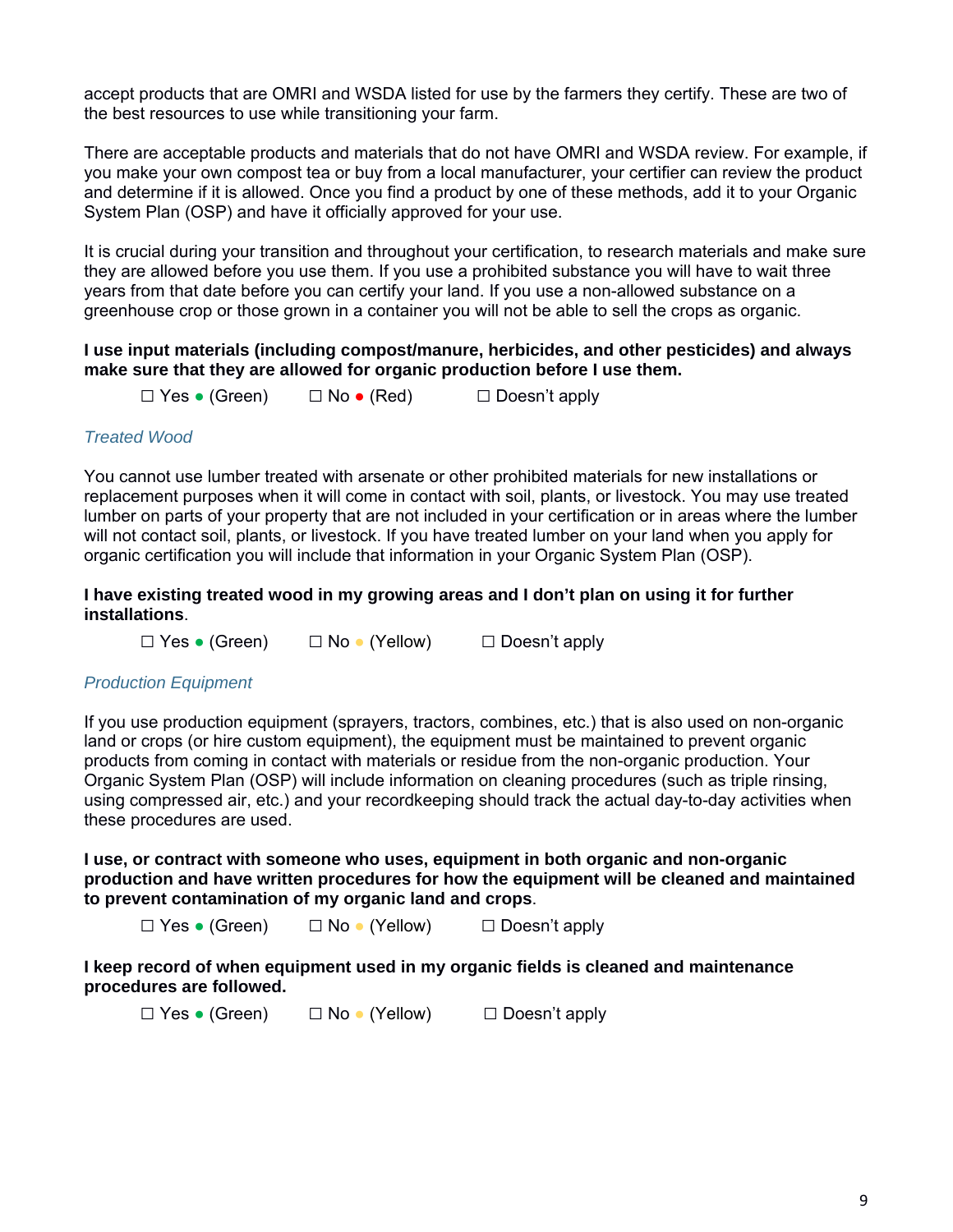## Section 7: Harvest and Transport

The way you harvest your crop depends on the types of crops you grow and where you sell them. You may harvest yourself, sell the crop in the field, or contract with someone to harvest it for you. In your Organic System Plan (OSP) you will describe the harvest process and explain how the crops are moved from the field to the next step in the process. The "next step" might be field packing, sending the product to a packing facility, moving it to the on-farm washing/packing area to prepare it for market, or transporting it on a truck belonging to the buyer.

#### *Harvesting*

**I harvest my crop and pack into compliant containers/packaging.** 

 $\Box$  Yes • (Green)  $\Box$  No • (Yellow)  $\Box$  Doesn't apply

**I contract with someone to harvest for me and I have procedures to ensure the contractor's equipment is properly cleaned and maintained if it was used on non-organic crops before mine is harvested.** 

 $\square$  Yes  $\bullet$  (Green)  $\square$  No  $\bullet$  (Yellow)  $\square$  Doesn't apply

**I sell the crop in the field before harvest and the buyer is responsible for packing.** 

 $\square$  Yes  $\bullet$  (Green)  $\square$  No  $\bullet$  (Yellow)  $\square$  Doesn't apply

#### *Transporting*

Whether you have a Community Supported Agriculture (CSA) program, sell at farmers' markets, or your crop goes directly to a wholesale distributor, once it is harvested, it will need to be transported in a way that ensures there is no mixing with non-organic crops or residue, which could occur in containers or bulk trucks. It is your responsibility to ensure the organic integrity until the point that you lose ownership of your crop or it is delivered to the final destination. If your customer is responsible for transport then it is their job to protect the organic integrity of the crop from pick-up at your location.

**I transport my crop to market or to a certified organic processing facility and have procedures for ensuring organic integrity during transport.**

 $\square$  Yes  $\bullet$  (Green)  $\square$  No  $\bullet$  (Yellow)  $\square$  Doesn't apply

**I transport my crop using a trucking company and the company has procedures for ensuring organic integrity during transport.** 

 $\square$  Yes  $\bullet$  (Green)  $\square$  No  $\bullet$  (Yellow)  $\square$  Doesn't apply

**I transport both organic and non-organic crops on the same truck have procedures for ensuring organic integrity during transport.**

 $\square$  Yes • (Green)  $\square$  No • (Yellow)  $\square$  Doesn't apply

## Section 8: Postharvest

Unless you pack your crop in the field or sell it before harvest, you likely do some kind of handling activities before it's sold. If you are only working with the organic crops that you grow and performing simple activities like washing, drying, dehydrating, hulling, shelling, pressing, or hand sorting you may